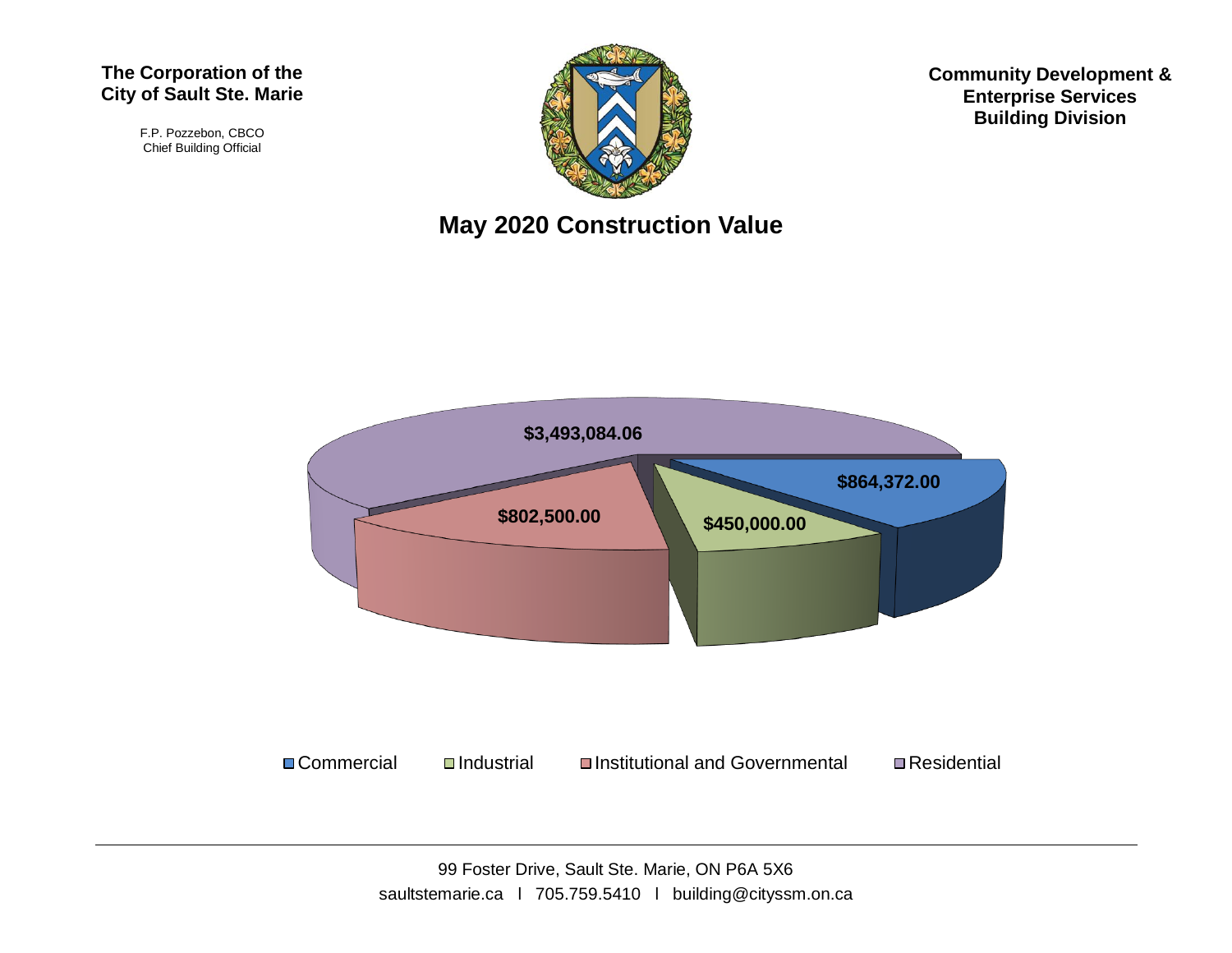

**Tel: (705) 759-5410 Fax: (705) 541-7165**

## **BUILDING PERMITS SUMMARY 2020/05/01 to 2020/05/31**

| <b>Building Type</b>                                     | <b>New Construction</b>          |                          |                      |                                  | <b>Alterations and Additions</b> |                      | <b>Total</b>                     |                          |                      |
|----------------------------------------------------------|----------------------------------|--------------------------|----------------------|----------------------------------|----------------------------------|----------------------|----------------------------------|--------------------------|----------------------|
|                                                          | <b>Num</b><br>of<br><b>Units</b> | Num of<br><b>Permits</b> | <b>Value of Work</b> | <b>Num</b><br>of<br><b>Units</b> | Num of<br><b>Permits</b>         | <b>Value of Work</b> | <b>Num</b><br>of<br><b>Units</b> | Num of<br><b>Permits</b> | <b>Value of Work</b> |
| Commercial                                               |                                  |                          |                      |                                  |                                  |                      |                                  |                          |                      |
| Retail and wholesale<br>outlets                          | $\mathbf 0$                      | 0                        | \$0.00               | $\mathbf 0$                      | $\overline{\mathbf{4}}$          | \$820,572.00         | $\mathbf 0$                      | 4                        | \$820,572.00         |
| Service station, repair<br>garage and specialty<br>shop  | 0                                | 0                        | \$0.00               | $\mathbf 0$                      | $\overline{2}$                   | \$43,800.00          | $\mathbf 0$                      | $\overline{2}$           | \$43,800.00          |
| Total:                                                   | 0                                | $\mathbf 0$              | \$0.00               | $\mathbf 0$                      | 6                                | \$864,372.00         | $\mathbf 0$                      | 6                        | \$864,372.00         |
| <b>Industrial</b>                                        |                                  |                          |                      |                                  |                                  |                      |                                  |                          |                      |
| Storage building                                         | 0                                | 1                        | \$450,000.00         | $\mathbf 0$                      | 0                                | \$0.00               | 0                                | 1                        | \$450,000.00         |
| Total:                                                   | $\mathbf 0$                      | 1                        | \$450,000.00         | $\pmb{0}$                        | $\mathbf 0$                      | \$0.00               | $\mathbf 0$                      | $\mathbf{1}$             | \$450,000.00         |
| <b>Institutional and Governmental</b>                    |                                  |                          |                      |                                  |                                  |                      |                                  |                          |                      |
| Elementary school,<br>kindergarten                       | 0                                | 0                        | \$0.00               | $\mathbf 0$                      |                                  | \$800,000.00         | $\mathbf 0$                      | $\mathbf 1$              | \$800,000.00         |
| Hospital                                                 | $\mathbf 0$                      | 0                        | \$0.00               | $\mathbf 0$                      |                                  | \$2,500.00           | 0                                | 1                        | \$2,500.00           |
| Total:                                                   | 0                                | 0                        | \$0.00               | $\mathbf 0$                      | $\overline{2}$                   | \$802,500.00         | 0                                | $\mathbf{2}$             | \$802,500.00         |
| <b>Residential</b>                                       |                                  |                          |                      |                                  |                                  |                      |                                  |                          |                      |
| Semi-Detached or<br>Double (side by side),<br>single-att | $\overline{2}$                   | 1                        | \$550,000.00         | $\pmb{0}$                        | $\overline{2}$                   | \$3,000.00           | $\overline{2}$                   | 3                        | \$553,000.00         |
| Single House                                             | 4                                | 4                        | \$1,205,000.00       | 1                                | 157                              | \$1,735,084.06       | 5                                | 161                      | \$2,940,084.06       |
| Total:                                                   | 6                                | 5                        | \$1,755,000.00       | 1                                | 159                              | \$1,738,084.06       | $\overline{7}$                   | 164                      | \$3,493,084.06       |
| <b>Grand Total:</b>                                      | 6                                | 6                        | \$2,205,000.00       | 1                                | 167                              | \$3,404,956.06       | $\overline{7}$                   | 173                      | \$5,609,956.06       |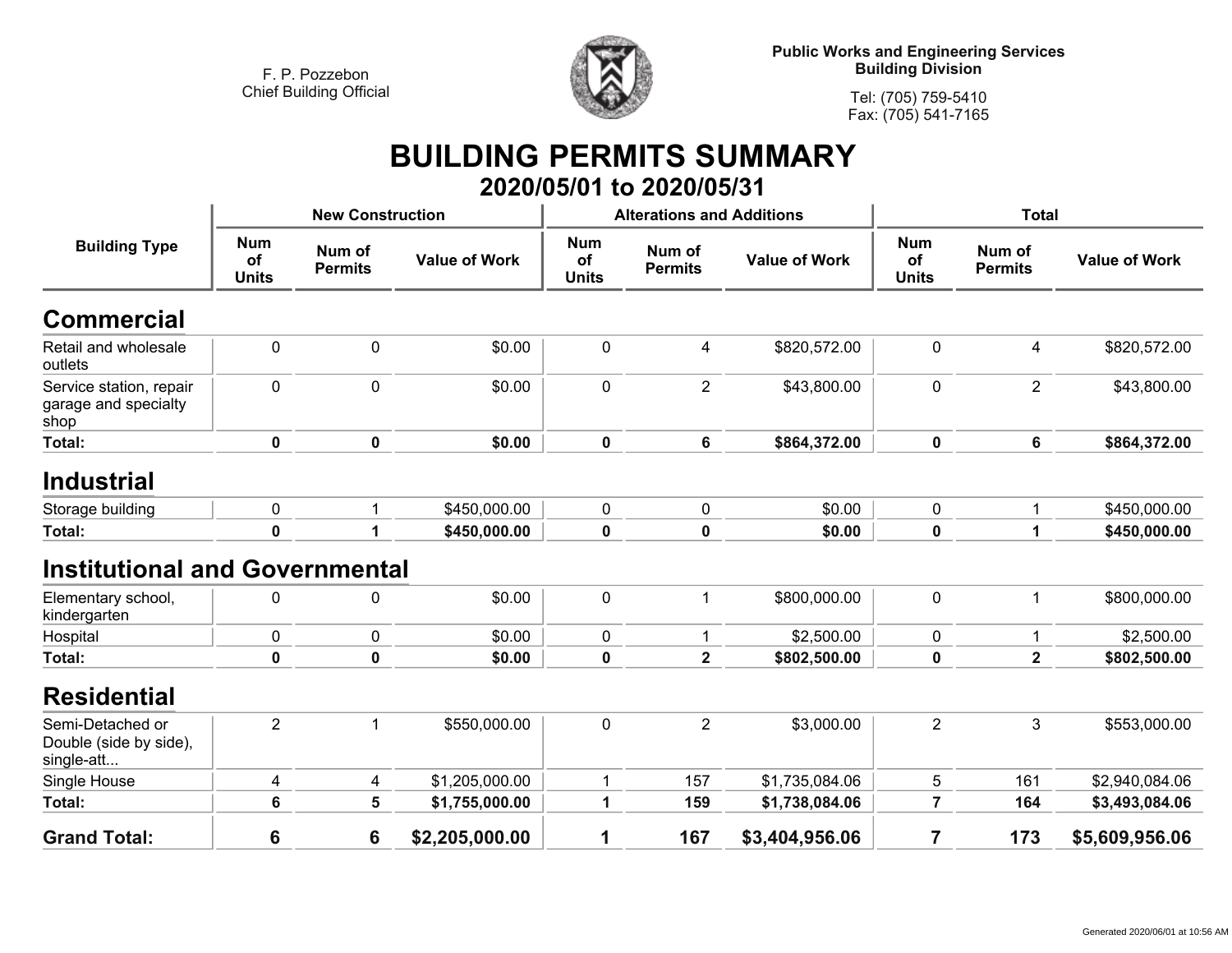

**Public Works and Engineering Services Building Division**

**Tel: (705) 759-5410Fax: (705) 541-7165**

## **DEMOLITION PERMITS SUMMARY 2020/05/01 to 2020/05/31**

| <b>Building Type</b>       | <b>New Construction</b> |                          |                         |                        | <b>Alterations and Additions</b> |                      | <b>Total</b>           |                          |                      |  |
|----------------------------|-------------------------|--------------------------|-------------------------|------------------------|----------------------------------|----------------------|------------------------|--------------------------|----------------------|--|
|                            | Num of<br><b>Units</b>  | Num of<br><b>Permits</b> | Value of<br><b>Work</b> | Num of<br><b>Units</b> | Num of<br><b>Permits</b>         | <b>Value of Work</b> | Num of<br><b>Units</b> | Num of<br><b>Permits</b> | <b>Value of Work</b> |  |
| <b>Residential</b>         |                         |                          |                         |                        |                                  |                      |                        |                          |                      |  |
| Apartment -<br>Condominium | $\Omega$                | $\mathbf{0}$             | \$0.00                  | 0                      |                                  | \$25,000.00          | 0                      |                          | \$25,000.00          |  |
| Single House               |                         | $\mathbf{0}$             | \$0.00                  | 0                      | 11                               | \$17,900.00          | 0                      | 11                       | \$17,900.00          |  |
| Total:                     | 0                       | 0                        | \$0.00                  | $\mathbf 0$            | 12                               | \$42,900.00          | 0                      | 12                       | \$42,900.00          |  |
| <b>Grand Total:</b>        | Λ                       | 0                        | \$0.00                  |                        | 12                               | \$42,900.00          |                        | 12                       | \$42,900.00          |  |